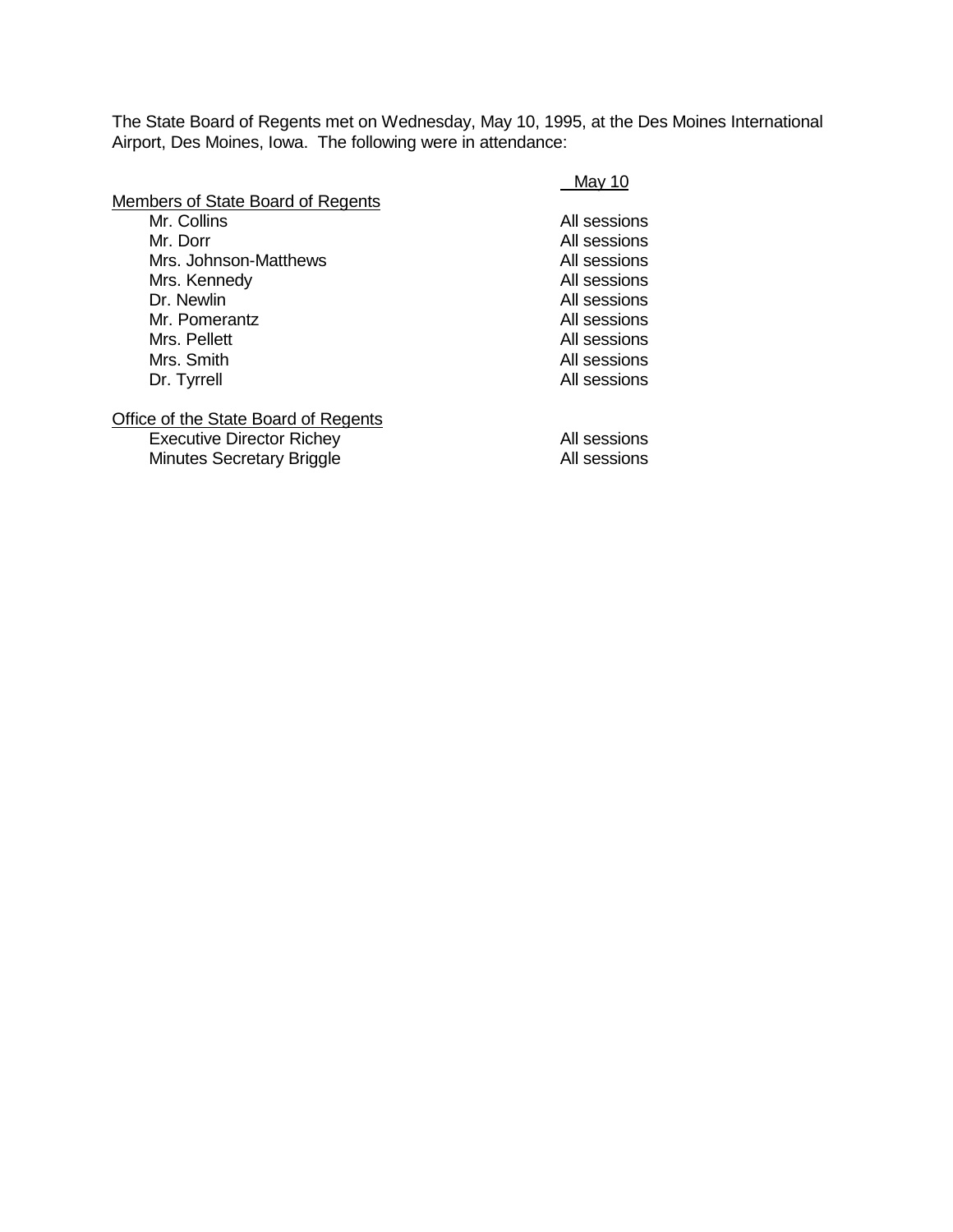## **GENERAL**

The following business pertaining to general or miscellaneous business was transacted on Wednesday, May 10, 1995.

**ELECTION OF PRESIDENT OF THE BOARD OF REGENTS**. The Board Office noted that the meeting was scheduled for the purpose of electing a Regent to serve as President of the Board of Regents for the unexpired portion of the term of Marvin S. Berenstein, which ended on April 30, 1995.

Mr. Richey welcomed new Regents Ellengray Kennedy and Beverly Smith to their first meeting on the Board. He welcomed back Marvin Pomerantz to the Board of Regents, noting that Mr. Pomerantz previously served on the Board from 1987-93.

Mr. Richey stated that it was the Board's practice to have the Executive Director preside over the meeting for the purpose of holding the election of a new Board President as the Board's only remaining officer. He said the term of the newly-elected President would run through April 30, 1996. He reminded the Board that Robert's Rules of Order indicate that a nomination of a person to fill a vacancy did not need a second.

Mr. Richey reminded the Regents that the vote on the motion to elect a President must be a roll call vote and must be recorded publicly in accordance with State law.

| NOMINATION: | Regent Dorr nominated Marvin Pomerantz to<br>serve as President of the Board of Regents for the<br>balance of the unexpired term of Marvin<br>Berenstein (through April 30, 1996). |
|-------------|------------------------------------------------------------------------------------------------------------------------------------------------------------------------------------|
| NOMINATION: | Regent Newlin nominated Nancy Pellett to serve<br>as President of the Board of Regents for the<br>balance of the unexpired term of Marvin<br>Berenstein (through April 30, 1996).  |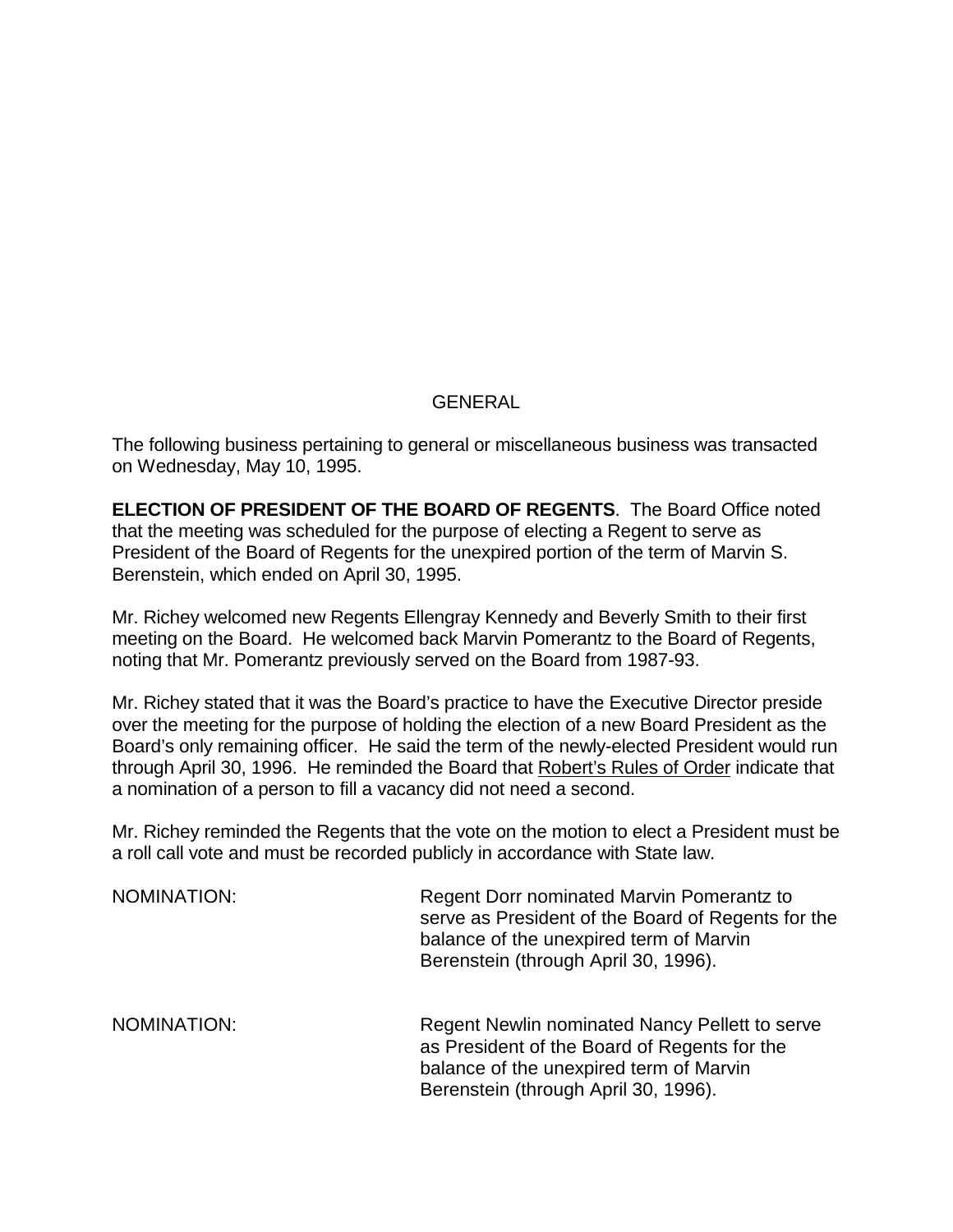MOTION: Regent Tyrrell moved that nominations be closed. Regent Johnson-Matthews seconded the motion. MOTION CARRIED UNANIMOUSLY.

Minutes Secretary Briggle called the roll for voting on the nominations. The result was as follows:

|                       | <b>Marvin Pomerantz</b> | <b>Nancy Pellett</b> |
|-----------------------|-------------------------|----------------------|
| Mr. Collins           | X                       |                      |
| Mr. Dorr              | X                       |                      |
| Mrs. Johnson-Matthews |                         | X                    |
| Mrs. Kennedy          | X                       |                      |
| Mr. Newlin            |                         | X                    |
| Mrs. Pellett          |                         | X                    |
| Mr. Pomerantz         | X                       |                      |
| Mrs. Smith            | X                       |                      |
| Dr. Tyrrell           |                         | X                    |
|                       |                         |                      |

Marvin Pomerantz was elected to serve as President of the Board of Regents for the balance of the unexpired term of Marvin Berenstein (through April 30, 1996).

Mr. Richey congratulated President Pomerantz and turned over the gavel to him.

President Pomerantz thanked the Regents for electing him as President of the Board of Regents. He expressed appreciation for the vote of confidence. To those who registered a vote for Regent Pellett, he said that what was absolutely essential now was that they work together as one Board and discharge their responsibilities to the people of the state of Iowa in the manner of what is good for the institutions and the good for the people of the state; not for one university and not one segment of the population but for the entire state. He said he knew most of the Regents. For those two or three that he did not know as well he looked forward to getting to know them better and could tell already that they were extremely able.

President Pomerantz said this would be a Board where they would all participate. He said this would not be a one-person show designed to embellish the ego of a particular person. He stressed the importance of the Board's dedication to the principles of appropriate governance of the institutions.

As he looked back on a short respite from the Board of Regents, President Pomerantz said he suspected that much was the same. He also expected there were some differences and that they would need to speak to those differences. He said Iowans have been fortunate to have a Governor and State Legislature that have been very responsible in allocating resources to the institutions at a time when in many states the resources are being substantially diminished. Iowa is a state that is dedicated to education.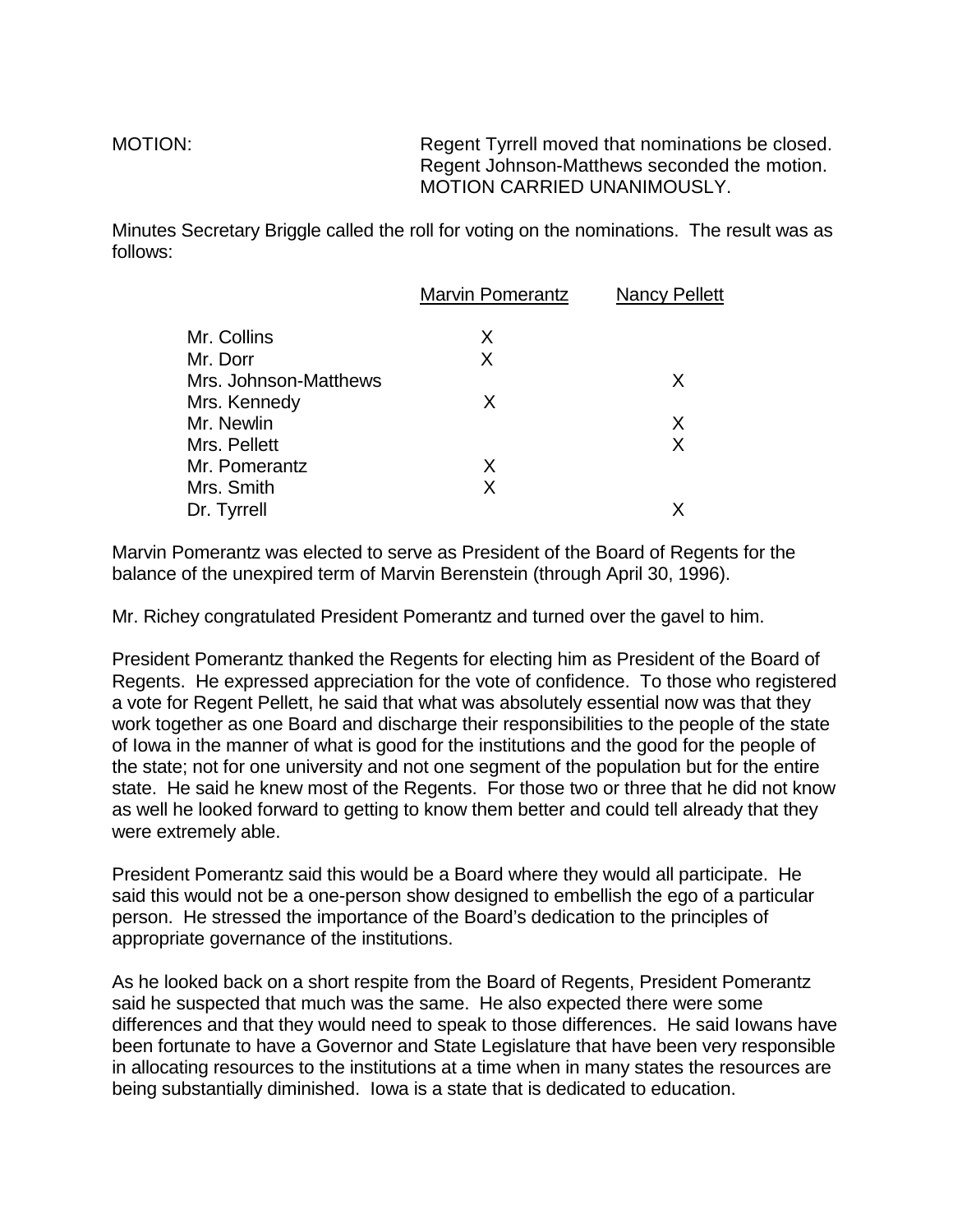President Pomerantz said they must recognize that mediocrity in education is not for the state of Iowa. Unfortunately, there are limited resources. He said it was a very important part of the Board's task to allocate resources in a way that can benefit the people of this state in a most satisfactory manner. It was clear that the Regent institutions cannot be all things to all people. They must focus and stay on a path to excellence. In that regard, when President Pomerantz first joined the Board of Regents 8 years ago, the Board decided to perform a comprehensive study of the Regents and its institutions. Outside resources were brought in to assist in that effort. He said that at a later date he would come to the Board with a proposal to update that historic survey. He said it would be important for the Board, in the next several months, to develop a strategic plan that will be current and update the institutions and the Board itself so they are all singing off the same song sheet.

President Pomerantz said there was perhaps no more important function that the Regents would ever deal with than the selection of the leadership for the institutions. Their selection of the succeeding presidents at both the University of Northern Iowa and the University of Iowa were perhaps the most important tasks they would perform in their tenure as Regents. He stressed that this was not something that one Regent can or should lead. It was something in which they all needed to participate because the greater wisdom of the Board would be required to select the right person to lead the institutions. He acknowledged that he was not very well informed at this point in time as to the status of the searches. He looked forward to being updated and then communicating with the Regents on a regular basis so they have an appropriate level of dialogue.

President Pomerantz stated that Iowa's open meetings law requires that the Board of Regents' work be done in public. It will only be on rare occasions when, for some particular reason, he considers an issue vital enough to be discussed outside the public arena. Their deliberations can, should and will be done in public. When there are exceptions to that, as is provided by the law, they will have those discussions. However, most of their work will be done in open meetings. He said he hoped the rest of the Board members agreed to move forward in that manner.

President Pomerantz again thanked the Regents for electing him president and for allowing him the opportunity to be of service to the state. He said he looked forward to working with each and every one of the Regents on a long-term basis but not any longer than it takes the Senate to confirm the Governor's appointment.

Regent Pellett congratulated President Pomerantz on the election. She pledged, on behalf of the entire Board, their best efforts as they move forward. Iowa has a great Regents system which they need to try to build and make even better. She then thanked those Regents who supported her nomination.

**BOARD MEETINGS SCHEDULE**. The Board Office recommended the Board approve the Board Meetings Schedule.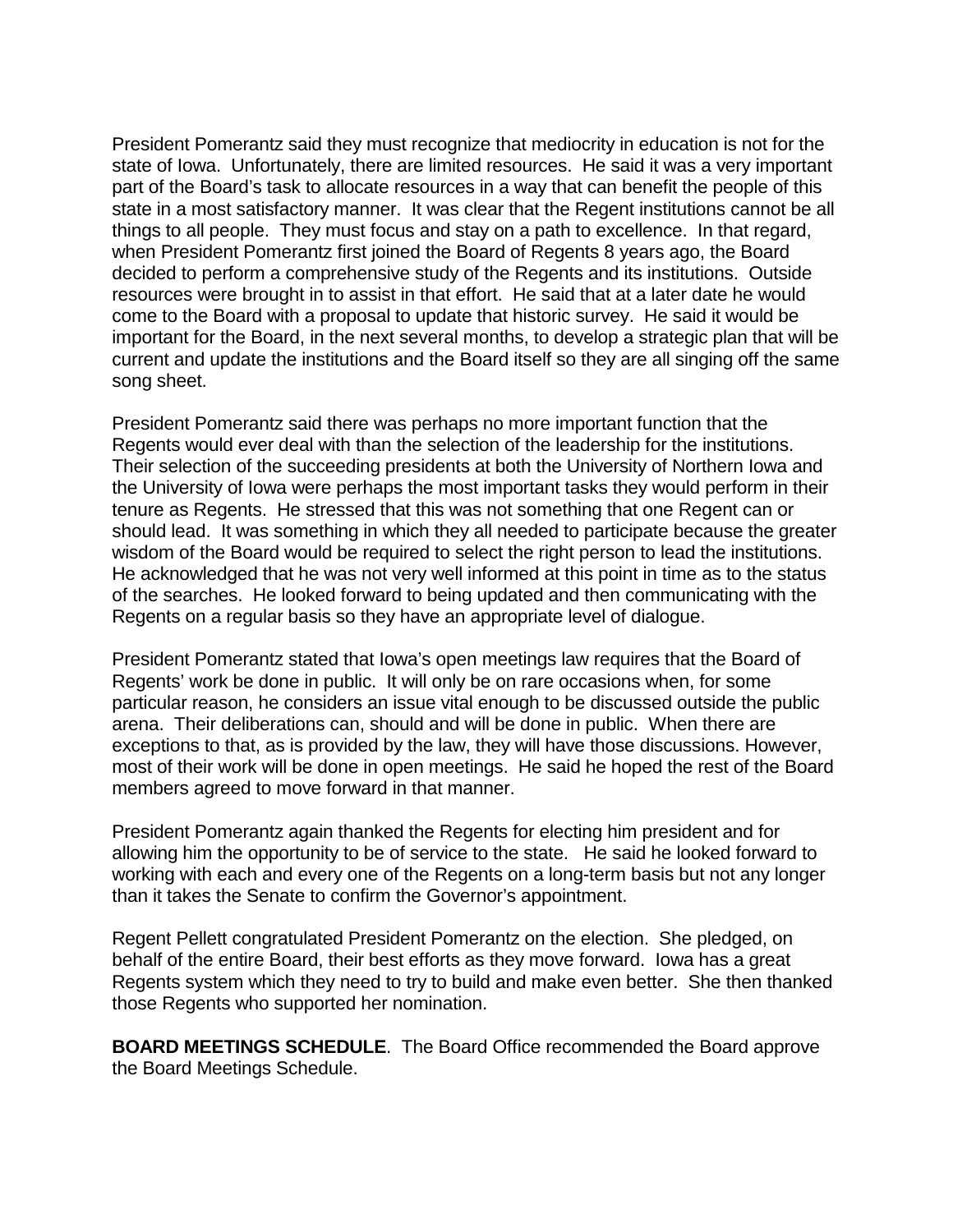| May 17-18, 1995         | lowa School for the Deaf                     | <b>Council Bluffs</b> |
|-------------------------|----------------------------------------------|-----------------------|
| June 21-22              | University of Northern Iowa                  | <b>Cedar Falls</b>    |
| <b>July 19-20</b>       | <b>Iowa State University</b>                 | Ames                  |
| September 20-21         | University of Iowa                           | <b>Iowa City</b>      |
| October 18-19           | University of Northern Iowa                  | <b>Cedar Falls</b>    |
| November 15-16          | <b>Iowa State University</b>                 | Ames                  |
| December 13-14          | <b>Hotel Fort Des Moines</b>                 | Des Moines            |
| <b>January 17, 1996</b> | <b>Telephonic</b>                            |                       |
| February 21-22          | University of Iowa                           | lowa city             |
| <b>March 20-21</b>      | University of Northern Iowa                  | <b>Cedar Falls</b>    |
| April 17-18             | <b>Iowa State University</b>                 | Ames                  |
| May 15-16               | Iowa Braille and Sight Saving School         | Vinton                |
| June 19-20              | University of Northern Iowa                  | <b>Cedar Falls</b>    |
| <b>ACTION:</b>          | The Board Meetings Schedule was approved, by |                       |

consent.

## **ADJOURNMENT**.

MOTION: MOTION: Regent Dorr moved to adjourn. Regent Johnson-Matthews seconded the motion. MOTION CARRIED UNANIMOUSLY.